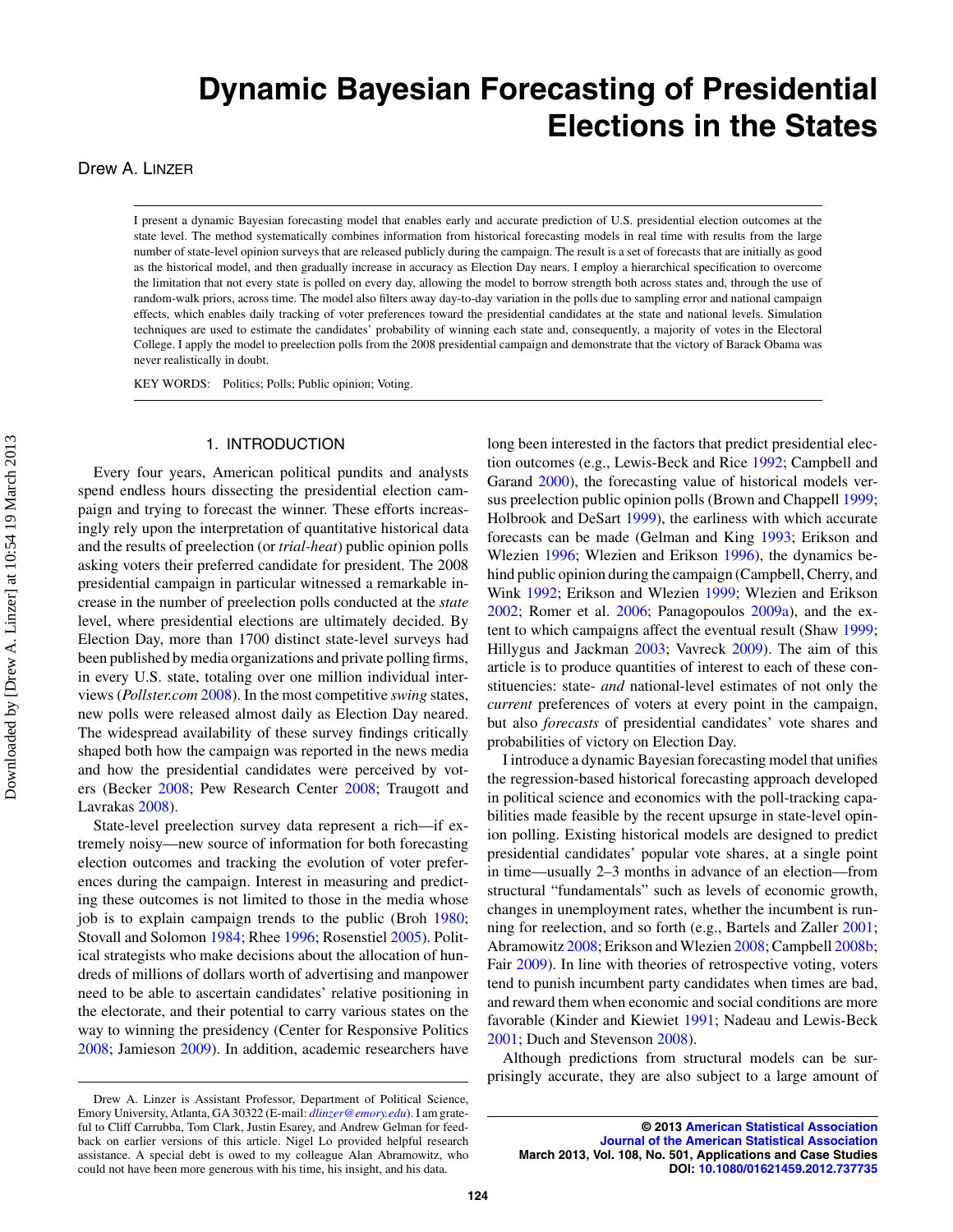uncertainty. Most historical forecasts are based on data from just 10 to 15 past elections, and many only generate nationallevel estimates of candidates' vote shares. Unless the fundamentals clearly favor one candidate over the other, it is difficult for structural models to confidently predict the election *winner*. Moreover, in the event that an early forecast is in error, structural models contain no mechanism for updating predictions once new information becomes available closer to Election Day. In 2008, for example, Democrat Barack Obama won the presidency with 53.7% of the major-party vote—a sizeable margin, by historical standards. Yet many published forecasts were unsure of an Obama victory. Two months before the election, Erikson and Wlezien [\(2008\)](#page-10-22) gave Obama a 72% chance of winning. Lewis-Beck and Tien [\(2008\)](#page-10-28) judged the race to be a toss-up. Campbell [\(2008b\)](#page-10-23) predicted that Republican John McCain would win, with 83% probability. In closer elections, the problem is amplified: political scientists completely failed to predict the victory of Republican George W. Bush in 2000 (Campbell [2001\)](#page-10-29).

<span id="page-1-12"></span><span id="page-1-11"></span><span id="page-1-7"></span><span id="page-1-2"></span><span id="page-1-1"></span>Preelection polls provide contextual information that can be used to correct potential errors in historical forecasts, increasing both their accuracy and their precision. Polls conducted just before an election generate estimates that are very close to the eventual result, on average (Traugott [2001,](#page-10-30) [2005;](#page-10-31) Pickup and Johnston [2008;](#page-10-32) Panagopoulos [2009b\)](#page-10-33). Earlier in the campaign, polls are less effective for forecasting (e.g., Campbell and Wink [1990;](#page-10-34) Gelman and King [1993;](#page-10-11) Campbell [1996\)](#page-9-5), but remain useful for detecting trends in voter preferences. Survey-based opinion tracking presents certain challenges, however. First, not every state is polled on every day, leading to gaps in the time series. Data are especially sparse in less-competitive states and early in the campaign. Second, measured preferences fluctuate greatly from poll to poll, due to sampling variability and other sources of error. Such swings have been prone to misinterpretation as representing actual changes in attitudes. Some amount of multisurvey aggregation and smoothing is therefore necessary to reveal any underlying trends (Erikson and Wlezien [1999;](#page-10-15) Jackman [2005;](#page-10-35) Wlezien and Erikson [2007\)](#page-10-36).

<span id="page-1-9"></span>The integrated modeling framework that I describe will enable researchers to refine and update structural state-level election forecasts in real time, using the results of every newly available state-level opinion poll. Older polls that contribute less to the forecast are used to estimate past trends in state-level opinion. To handle the uneven spacing of preelection polls, the model borrows strength hierarchically across both states *and* days of the campaign. It also detects and accounts for campaign effects due to party conventions or major news events that influence mass opinion in the short term, but may or may not be related to the election outcome (Finkel [1993;](#page-10-37) Holbrook [1994;](#page-10-38) Shaw [1999;](#page-10-19) Wlezien and Erikson [2001\)](#page-10-39).

<span id="page-1-16"></span><span id="page-1-6"></span>The result is a set of election forecasts that are produced early in the campaign and become increasingly accurate as Election Day nears, yet remain relatively stable over time. Because these forecasts depend on reported levels of support for each candidate in the trial-heat polls, my model also yields daily estimates of *current* opinion in each state at any point during the campaign, with associated measures of uncertainty. The model further generates logically valid estimates of the probabilities that either candidate will win each state and the Electoral College

vote as a whole, as a function of the available polling data, the prior certainty in the predictions of the historical model, and the proximity to Election Day.

I apply the model to the dual problems of tracking state-level opinion and forecasting the outcome of the 2008 U.S. presidential election, using the benefit of hindsight to evaluate model performance. I simulate the campaign from May 2008 through Election Day, November 4, updating the model estimates from each new poll as they are released. Contrary to much of the media commentary at the time, Obama's victory was highly predictable many months in advance of the election.

# 2. RESEARCH BACKGROUND

<span id="page-1-10"></span>Presidential elections in the United States are decided at the state level, through the institution of the Electoral College. Within each state, candidates are awarded electoral votes on a winner-take-all basis, with the number of electoral votes per state equal to a state's total number of federal representatives and senators. (There are minor exceptions to this rule in Maine and Nebraska.) The candidate receiving a majority of electoral votes wins the election. In recent elections, outcomes in most states have not been competitive. In these *safe* states, the winning candidate is largely predetermined, even if the exact percentage of the vote that each candidate will receive remains unknown. The division of the country into Republican "red states" and Democratic "blue states" has been much remarked upon (e.g., Farhi [2004;](#page-10-40) Dickerson [2008\)](#page-10-41). Most observers consider 30–35 of the 50 states to be safe, with each side containing a similar number of electoral votes.

<span id="page-1-15"></span><span id="page-1-14"></span><span id="page-1-5"></span><span id="page-1-3"></span><span id="page-1-0"></span>Presidential elections are, as a result, effectively won or lost in a smaller number of pivotal *swing* or *battleground* states. Florida and Ohio stand out as the most prominent recent examples. Outcomes in the swing states are, by their very nature, more important—and more difficult—to predict in advance. It is especially in the swing states where the potential value of preelection polling to forecasting and opinion tracking is the greatest.

# <span id="page-1-18"></span><span id="page-1-4"></span>2.1 Characteristics of Trial-Heat Polls

Preelection polls are typically conducted as random samples of registered or "likely" voters who are asked their current preferences among the presidential candidates. The wording of the 2008 Washington Post-ABC News tracking poll, for example, reads: "If the 2008 presidential election were being held today and the candidates were Barack Obama and Joe Biden, the Democrats, and John McCain and Sarah Palin, the Republicans, for whom would you vote?" Pollsters tabulate the answers to this question and report the percentages of voters providing each response. Most polls also record the percentage of voters who are undecided; others tally support for nonmajor-party candidates as well.

<span id="page-1-17"></span><span id="page-1-13"></span><span id="page-1-8"></span>Many factors can cause the results of a survey to deviate from a state's actual vote outcome. Sampling variability is the largest single source of error, accounting for half or more of the total variation in trial-heat estimates during the campaign (Erikson and Wlezien [1999;](#page-10-15) Wlezien and Erikson [2002\)](#page-10-16). In addition, differences between polling organizations in survey design, question wording, sampling weights, and so forth all contribute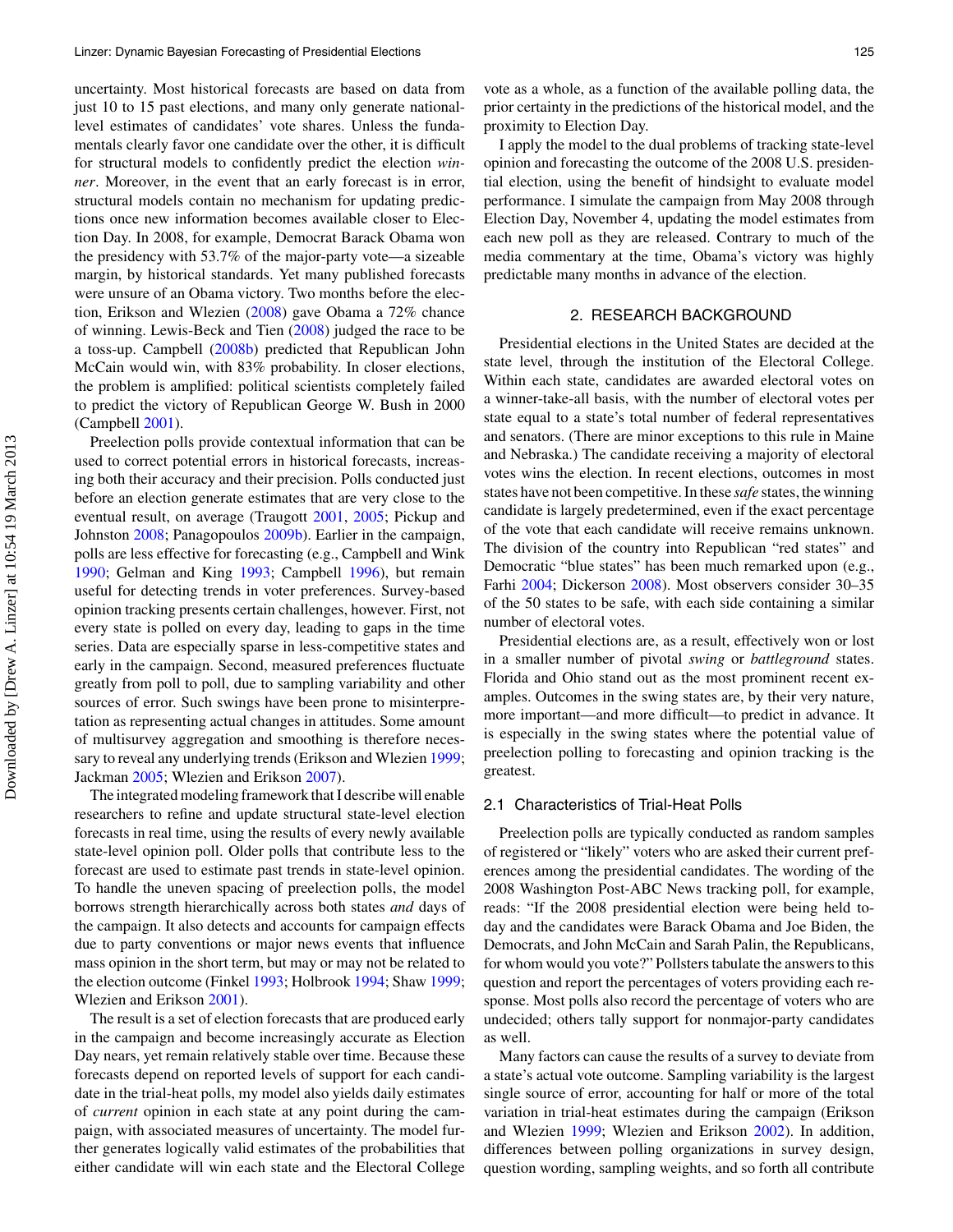to the larger *total* survey error (Weisberg [2005;](#page-10-42) Biemer [2010\)](#page-9-6). *House effects* arise when polling firms produce survey estimates that are systematically more or less favorable to particular parties or candidates (McDermott and Frankovic [2003;](#page-10-43) Wlezien and Erikson [2007\)](#page-10-36). Fortunately, the bias arising from such effects usually cancels out by averaging over multiple concurrent surveys by different pollsters (Traugott and Wlezien [2009\)](#page-10-44). Anomalous survey results will be most damaging to estimates of state opinion when there are few other polls to validate against.

<span id="page-2-15"></span><span id="page-2-0"></span>The timing of polls also affects their predictive accuracy. Polls fielded early in the campaign are much more weakly correlated with the election outcome than polls conducted just before Election Day. During the race, voters' reported preferences fluctuate in response to salient campaign events, and as they learn more about the candidates (Gelman and King [1993;](#page-10-11) Stevenson and Vavreck [2000;](#page-10-45) Arceneaux [2006\)](#page-9-7). For voters who are undecided or who have devoted minimal effort to evaluating the candidates, intense and consistently favorable media coverage of one of the candidates—as occurs during the party conventions, for example—can sway individuals to report preferences that differ from their eventual vote choice (Zaller [1992\)](#page-10-46). Many voters simply wait until the end of the campaign to make up their mind.

# 2.2 Current Survey-Based Approaches to Forecasting

<span id="page-2-6"></span>One approach to using preelection polls for election forecasting is to include early measures of presidential approval, policy satisfaction, support for the incumbent party candidate, or other relevant attitudes as an independent variable in a broader historical model fitted to past election data (e.g., Campbell [2008b;](#page-10-23) Erikson and Wlezien [2008\)](#page-10-22). The primary limitation of this method is that, as emphasized by Holbrook and DeSart [\(1999\)](#page-10-10), the regression weights estimated for the opinion variable are subject to uncertainty (sample sizes are typically small), and may have changed since earlier elections. The poll results used as inputs for the model will also contain error, and may differ from the true state of opinion at any point in the campaign.

<span id="page-2-16"></span><span id="page-2-11"></span><span id="page-2-2"></span>A second strategy uses trial-heat survey data to update historical model-based forecasts in a Bayesian manner (e.g., Brown and Chappell [1999;](#page-9-2) Strauss [2007;](#page-10-47) Rigdon et al. [2009;](#page-10-48) Lock and Gelman [2010\)](#page-10-49). Yet no current methods are general enough to use data from all available state-level opinion polls in real time. Bayesian techniques for estimating trends in voter preferences using preelection polls either do not produce forecasts until very late in the campaign (Christensen and Florence [2008\)](#page-10-50) or require that the election outcome is already known (Jackman [2005\)](#page-10-35), making forecasting impossible.

# 3. A DYNAMIC BAYESIAN FORECASTING MODEL

I show how a sequence of state-level preelection polls can be used to estimate both current voter preferences and forecasts of the election outcome, for every state on every day of the campaign, regardless of whether a survey was conducted on that day. Forecasts from the model gradually transition from being based upon historical factors early in the campaign to survey data closer to Election Day. In states where polling is infrequent, the model borrows strength hierarchically across both states and time, to estimate smoothed within-state trends in opinion between consecutive surveys. This is possible because national <span id="page-2-18"></span><span id="page-2-1"></span>campaign events tend to affect short-term voter preferences in all 50 states in a consistent manner. The temporal patterns in state-level opinion are therefore often similar across states.

## <span id="page-2-12"></span>3.1 Specification

<span id="page-2-17"></span><span id="page-2-14"></span><span id="page-2-8"></span><span id="page-2-3"></span>Denote as  $h_i$  a forecast of the vote share received by the Democratic Party candidate in states  $i = 1, \ldots, 50$ , based upon a historical model that produces predictions far in advance of Election Day. There are a variety of approaches to generating these baseline forecasts (e.g., Rosenstone [1983;](#page-10-51) Holbrook [1991;](#page-10-52) Campbell [1992;](#page-9-8) Lock and Gelman [2010\)](#page-10-49). Since no definitive model exists, the choice of how to estimate  $h_i$ —and how much prior certainty to place in those estimates—is left to the analyst. Values chosen for  $h_i$  should be theoretically well motivated, however, as they will be used to specify an informative Bayesian prior for the estimate of each state's election outcome, to be updated using polling data gathered closer to the election.

<span id="page-2-19"></span><span id="page-2-7"></span>As the campaign progresses, increasing numbers of preelection polls are released. Let  $j = 1, \ldots, J$  index days of the campaign so that  $j = 1$  corresponds to the first day of polling and  $j = J$  is Election Day. The model can be fitted on any day of the campaign, using as many polls are presently available. The *J* days prior to Election Day need not include the dates of every preelection poll, if an investigator wishes to disregard polls conducted far ahead of the election. On day *j* of the campaign, let  $K_i$  represent the total number of state-level polls that have been published until that point. Denote the number of respondents who report a preference for one of the two major-party candidates in the *k*th survey  $(k = 1, ..., K_i)$  as  $n_k$ , and let  $y_k$  be the number of respondents who support the Democratic candidate.

<span id="page-2-9"></span><span id="page-2-4"></span>The proportion of voters in state *i* on day *j* who would tell pollsters that they intend to vote for the Democrat, among those with a current preference, is denoted  $\pi_{ij}$ . Assuming a random sample,

$$
y_k \sim \text{Binomial}(\pi_{i[k]j[k]}, n_k), \tag{1}
$$

<span id="page-2-13"></span>where  $i[k]$  and  $j[k]$  indicate the state and day of poll k. In practice, house effects and other sources of survey error will make the observed proportions,  $y_k/n_k$ , overdispersed relative to the nominal sample sizes *n*. As I will demonstrate, the amount of overconfidence that this produces in the model's election forecasts is minimal. Correcting for overdispersion by estimating firm-specific effects is impractical because most pollsters only conduct a very small share of the surveys. Alternatively, deflating  $n_k$  and  $y_k$  by a multiplicative factor will lead to underestimation of the temporal volatility in  $\pi_{ii}$ , which actually worsens the problem of overconfidence in the election forecasts.

<span id="page-2-10"></span><span id="page-2-5"></span>The Election Day forecast in state *i* is the estimated value of  $\pi_{iJ}$ . On any day during the campaign,  $\pi_{iJ}$  are estimated for *all J* days, both preceding and following the most recent day on which a poll was conducted. As voter preferences vary during the campaign, estimates of  $\pi_{ij}$  are only expected to approximate the vote outcome for *j* close to *J*. Undecided voters are excluded from the analysis because it is not known how they would vote either on day *j* (if forced to decide) or on Election Day. If undecided voters disproportionately break in favor of one candidate or the other, it will appear as a systematic error in estimates of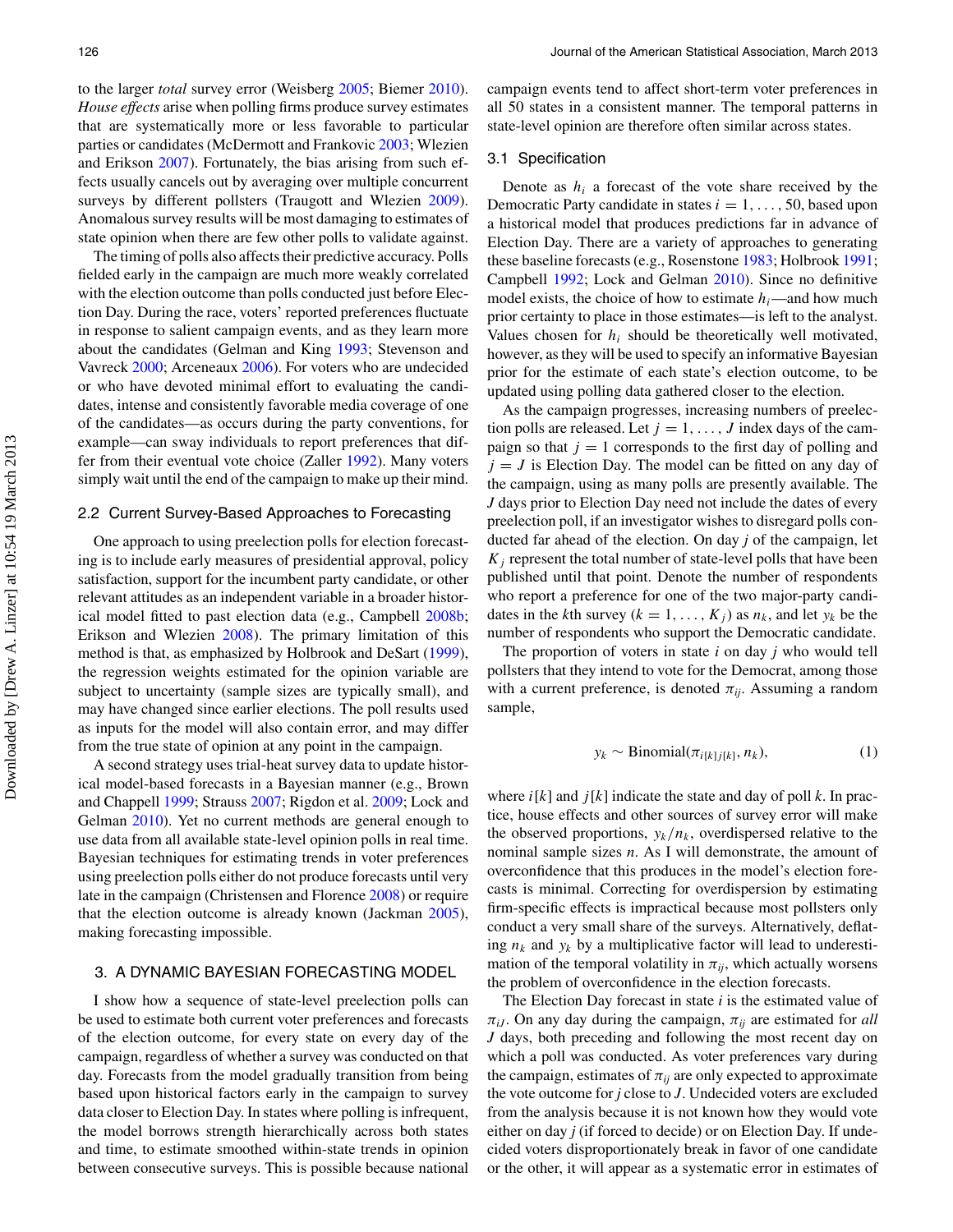$\pi_{iJ}$  once data have been collected through day *J*. The results I present do not show evidence of such bias.

The daily  $\pi_{ii}$  are modeled as a function of two components: a state-level effect  $\beta_{ij}$  that captures the long-term dynamics of voter preferences in state *i*, and a national-level effect  $\delta_i$  that detects systematic departures from  $\beta_{ii}$  on day *j*, due to shortterm campaign factors that influence attitudes in every state by the same amount:

<span id="page-3-1"></span>
$$
\pi_{ij} = \logit^{-1}(\beta_{ij} + \delta_j). \tag{2}
$$

I place both  $\beta_{ij}$  and  $\delta_j$  on the logit scale, as  $\pi_{ij}$  is bounded by zero and one. Values of  $\delta_i < 0$  indicate that on average, the Democratic candidate is polling below the election forecast;  $\delta_i > 0$ indicates that the Democrat is running ahead of the forecast.

Separating the state-level from national-level effects enables the model to borrow strength across states when estimating  $\pi_{ij}$ . The trends in all states'  $\pi_{ij}$  are estimated simultaneously. However, each state will have intervals when no polls are conducted. To help fill these gaps, the  $\delta_i$  parameter detects common patterns in the multivariate time series of voter opinion in other states on day *j*. If and when opinions across states do not trend together, this will also be detectable by the model.

I anchor the scales of  $\beta_{ij}$  and  $\delta_j$  on Election Day by fixing  $\delta_J \equiv 0$ . This is an identifying restriction that implies  $\pi_{iJ} = \text{logit}^{-1}(\beta_{iJ})$ . State-level historical forecasts  $h_i$  are then incorporated into the model through an informative Normal prior distribution over  $\beta_{iJ}$ ,

<span id="page-3-0"></span>
$$
\beta_{iJ} \sim N\big(\text{logit}(h_i), s_i^2\big). \tag{3}
$$

Denote the prior precision as  $\tau_i = s_i^{-2}$ . The  $\tau_i$  are specified by the analyst. Smaller values of  $\tau_i$  indicate less certainty in the respective  $h_i$ , which upweights the influence of the polling data on estimates of  $\beta_{iJ}$  and  $\pi_{iJ}$ . Larger values of  $\tau_i$  place greater certainty in the historical forecast and make estimates of  $\beta_{iJ}$  and  $\pi_{iJ}$  less sensitive to new polling data. Overconfidence in  $h_i$  can lead to misleadingly small posterior credible intervals around estimated  $\hat{\pi}_{iJ}$ , so caution is required. A sensitivity analysis in Section [4.4](#page-8-0) indicates that  $\tau_i$  should not generally exceed 20.

When estimating  $\pi_{iJ}$  weeks or months ahead of the election, there will be a gap in the polling data between the last published survey and Election Day. To bridge this interval, and to connect the days in each state when no polls are released, both  $\beta_{ii}$  and  $\delta_i$ are assigned a Bayesian reverse random-walk prior, "beginning" on Election Day. The idea is similar to Strauss [\(2007\)](#page-10-47). As shown by Gelman and King [\(1993\)](#page-10-11), although historical model-based forecasts can help predict where voters' preferences *end up* on Election Day, it is not known in advance what path they will take to get there. Each day's estimate of  $\beta_{ij}$  is given the prior distribution

<span id="page-3-2"></span>
$$
\beta_{ij}|\beta_{i,j+1} \sim N(\beta_{i,j+1}, \sigma_{\beta}^2), \qquad (4)
$$

where the estimated variance  $\sigma_{\beta}^2$  captures the rate of daily change in β*ij*. Likewise,

$$
\delta_j|\delta_{j+1}\sim N(\delta_{j+1},\sigma_\delta^2),\qquad(5)
$$

where  $\sigma_{\delta}^2$  captures the rate of daily change in  $\delta_j$ . Both  $\sigma_{\beta}$  and  $\sigma_{\delta}$  are given a uniform prior distribution.

#### 3.2 Interpretation

The Election Day forecast in each state is a compromise between the most recent poll results and the predictions of the structural model. Posterior uncertainty in  $\pi_{iJ}$  will depend on the prior  $\tau_i$ , the number and size of the available polls, and the proximity to Election Day. On day  $j < J$  of the campaign, the forward trend in  $\beta_{ij}$  shrinks via the reverse random-walk process toward the prior distribution of  $\beta_{iJ}$ . The  $\delta_i$  similarly converge ahead to  $\delta_J \equiv 0$ . If the election is soon,  $\delta_j$  will already be near zero, and  $\beta_{ii}$  will have little time to "revert" to the structural prior (Equation [\(3\)](#page-3-0)). As a result, estimates of  $\pi_{iJ}$  will be based primarily on each state's survey data.

For forecasts of  $\pi_{iJ}$  made farther ahead of the election, the forward path of  $\pi_{ij}$  after polling ends is more dependent on the structural prior. If  $\tau_i$  is large,  $\beta_{ij}$  converges quickly to logit( $h_i$ ), so  $\pi_{iJ}$  converges to  $h_i$ . If  $\tau_i$  is smaller, the forward sequence in  $\beta_{ij}$  moves more slowly away from its value on day *j*, so future estimates of  $\pi_{ii}$  will be driven by the trend in  $\delta_i$  as it returns to zero on day *J*. Candidates who are running behind the forecast  $(\delta_i < 0)$  will gain support, while those who are ahead of the forecast ( $\delta_i > 0$ ) will trend downward.

As older polls are superseded by newer information, they contribute less to the forecast, but they leave behind the historical trends in  $\beta_{ij}$  and  $\delta_j$  up to the current day of the campaign. Combining the daily estimates of  $\beta_{ij}$  and  $\delta_j$  (Equation [\(2\)](#page-3-1)) produces estimates of underlying state voter preferences  $\pi_{ij}$  over the duration of the campaign. This series is both important to analysts and useful for posterior model checking of proper fit of the model to the data. Past estimates of  $\delta_i$  indicate the magnitude and direction of national campaign effects. Comparing the trends in  $\delta_i$  with  $\beta_{ij}$  reveals the relative volatility in voters' preferences due to state- or national-level factors. Changes in the filtered state-level preferences  $\beta_{ij}$  can also suggest evidence of successful local campaign activity, as distinct from nationallevel shifts in opinion.

In studies where the result of the election is known, as when researching trends in voter preferences from past elections,  $h_i$ can be set equal to the outcome in state *i*. We would then fix  $\beta_{iJ} \equiv \text{logit}(h_i)$  instead of specifying the prior distribution in Equation [\(3\)](#page-3-0), since forecasting (based upon estimating  $\pi_{iJ}$ ) is no longer of interest.

# 3.3 Estimation

<span id="page-3-6"></span><span id="page-3-5"></span><span id="page-3-4"></span><span id="page-3-3"></span>Given  $K_i$  state-level preelection polls, and 50 historical forecasts  $h_i$  with prior precision  $\tau_i$ , the Bayesian model may be estimated using a Markov chain Monte Carlo (MCMC) sampling procedure. I implement the estimator in the WinBUGS and R software packages (Lunn et al. [2000;](#page-10-53) Sturtz, Ligges, and Gelman [2005;](#page-10-54) R Development Core Team [2011\)](#page-10-55). This produces a rich (and large) set of parameter estimates: the average preferences of voters,  $\pi_{ii}$ , as they would be reported to pollsters in each state at each day in the campaign, the trend in national-level campaign effects  $\delta_i$ , the filtered state-level vote preferences  $\beta_{ii}$ , and the state-level Election Day forecasts,  $\pi_{iJ}$ . Measures of uncertainty for each estimated parameter are based on the spread of the simulated posterior draws.

One limitation is that for forecasts made far in advance of Election Day, the model becomes slow to converge due to the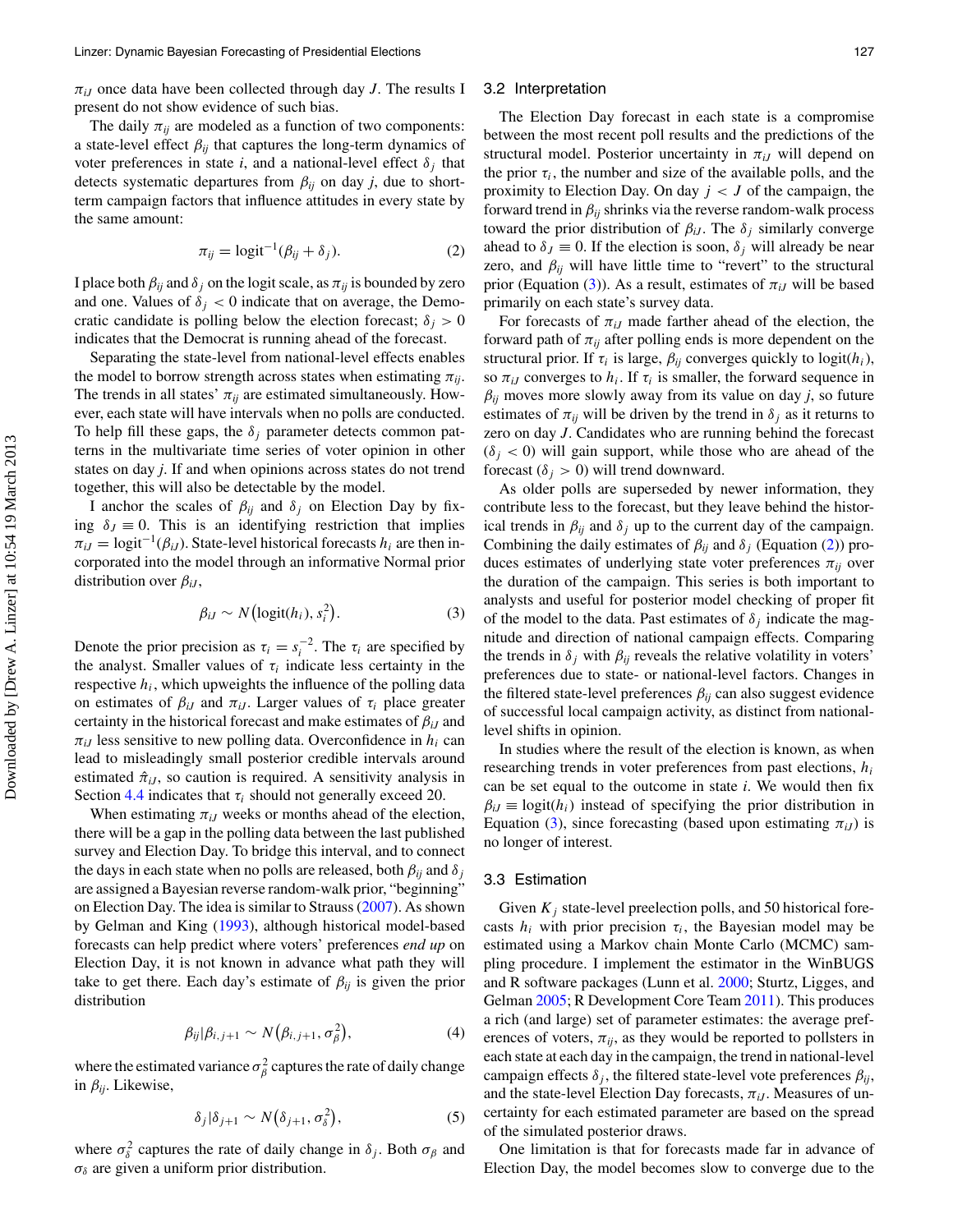lack of available polling data. A slight modification to the specification of the  $\beta_{ij}$  parameters makes the problem tractable and accelerates MCMC convergence. Rather than let  $\beta_{ii}$  vary by day, I divide the  $J$  days of the campaign into  $J/W$  short spans or *windows* of *W* days apiece. In Equation [\(2\)](#page-3-1), I replace  $\beta_{ij}$  with  $\beta_{it}[j]$ , which denotes the value of  $\beta$  in state *i* for the time period  $t = 1, \ldots, J/W$  containing day *j*. The prior distribution in Equation [\(3\)](#page-3-0) is assigned to  $\beta_{it}[J]$ . Parameters  $\delta_j$  are still estimated for each of the *J* days of the campaign, and the election forecast remains  $\pi_{iJ}$ . Values of *W* equal to just 3–5 days can significantly improve the estimation process, without substantively altering the election forecast. This simplification works because while  $\delta_i$  fluctuates quite a bit on a day-to-day basis,  $\beta_{ii}$ changes far more gradually over time (see [Figure 8\)](#page-9-9).

Following estimation, the posterior probability that the Democratic candidate will win the election in state *i* is calculated as the proportion of posterior draws of  $\pi_{iJ}$  that are greater than 0.5. The probability that the Democratic candidate wins the presidency can be similarly computed directly from the MCMC draws. An alternative approach using just the state probabilities was proposed by Kaplan and Barnett [\(2003\)](#page-10-56). I select the 50 posterior draws of  $\pi_{iJ}$  produced in a single iteration of the sampling algorithm, and tally the total number of electoral votes in states where the Democratic candidate is forecast to receive more than 50% of the two-party vote. I then add the three electoral votes of the District of Columbia, which is reliably Democratic. Repeating this calculation across multiple sampling iterations produces a distribution of predicted electoral vote outcomes. The proportion of these outcomes in which the Democratic candidate receives an absolute majority—270 or more—of the 538 electoral votes is the Democratic candidate's probability of victory.

# 4. APPLICATION: THE 2008 U.S. PRESIDENTIAL ELECTION

<span id="page-4-1"></span>The 2008 U.S. presidential election was widely predicted to result in a victory for Democrat Barack Obama (Campbell [2008a\)](#page-10-57). The Republican candidate, John McCain, suffered from two major drags on his candidacy: an extremely low approval rating for the incumbent Republican president, George W. Bush; and a weak economy, whether measured in terms of gross domestic product (GDP) growth, consumer satisfaction, unemployment rates, or other factors. Yet as a candidate, Obama consistently lagged behind expectations in national preelection polls—even falling behind McCain for a brief period after the Republican National Convention in early September (*Pollster.com* [2008\)](#page-10-0). News reports quoted worried Democrats suddenly wondering if Obama would lose after all (e.g., Kuhn and Nichols [2008\)](#page-10-58). Contributing to the uncertainty were the lingering effects of the unusually long Democratic primary battle between Obama and then-Senator Hillary Clinton, and questions about what effect Obama's race might have on the willingness of white voters to support him in the November election.

<span id="page-4-4"></span><span id="page-4-3"></span>I simulate the process of forecasting the 2008 election and tracking state-level opinion in real time during the campaign, leading up to Election Day. This enables us to answer a series of key questions: By how much did voter preferences change over the course of the campaign? What were the short-term effects of campaign events on reported voter preferences?Which

were the actual swing states and how soon was this knowable? Finally, how early, and with what precision, was the election outcome predictable from a combination of structural factors and preelection polls?

# 4.1 State-Level Polling Data

During the campaign, survey researchers and media organizations released the results of 1731 state-level public opinion polls asking voters their current choice for president (*Pollster.com* [2008\)](#page-10-0). The quantity of interest will be the Obama share of the state-level major-party vote, measured as the proportion of respondents favoring Obama out of the total number supporting either Obama or McCain. Polls conducted during the primary season, before the nominations of Obama and McCain were assured, asked only about a hypothetical matchup between the two candidates.

<span id="page-4-2"></span>More than 150 distinct entities published state-level polls in 2008. Although the median number of polls among all firms was just two, the seven most active firms—Rasmussen, SurveyUSA, the Quinnipiac University Poll, Research 2000, Zogby, American Research Group, and PPP—were responsible for 64% of the state surveys. The median survey contained 600 respondents. On average, 91% of those polled reported a preference for Obama or McCain; unsurprisingly, the proportion of undecided voters was larger in early polls and decreased closer to Election Day. As most polls spend multiple days in the field to complete the sample, I will consider each poll to have "occurred" on the final day in which interviews were conducted.

Toward the end of the campaign, the rate of preelection polling accelerated, with more than half of all surveys being fielded in the final 2 months before Election Day [\(Figure 1\)](#page-4-0). There were also more polls fielded in states that were expected to be closely competitive: Florida and Ohio were each surveyed 113 times, Pennsylvania was surveyed 101 times, and another 85 polls were conducted in North Carolina [\(Figure 2\)](#page-5-0). On the low end, fewer than 10 polls were conducted in Hawaii, Delaware, Maryland, and Vermont, all safe Democratic states—and in Idaho and Nebraska, both safe Republican states. States such as Missouri, Indiana, Georgia, and Montana are among the most interesting from a forecasting perspective because the outcomes in these states were very close despite being polled relatively infrequently.

<span id="page-4-0"></span>

Figure 1. Cumulative number of state-level presidential preelection polls fielded in advance of the 2008 election. Source: *Pollster.com* [\(2008\)](#page-10-0).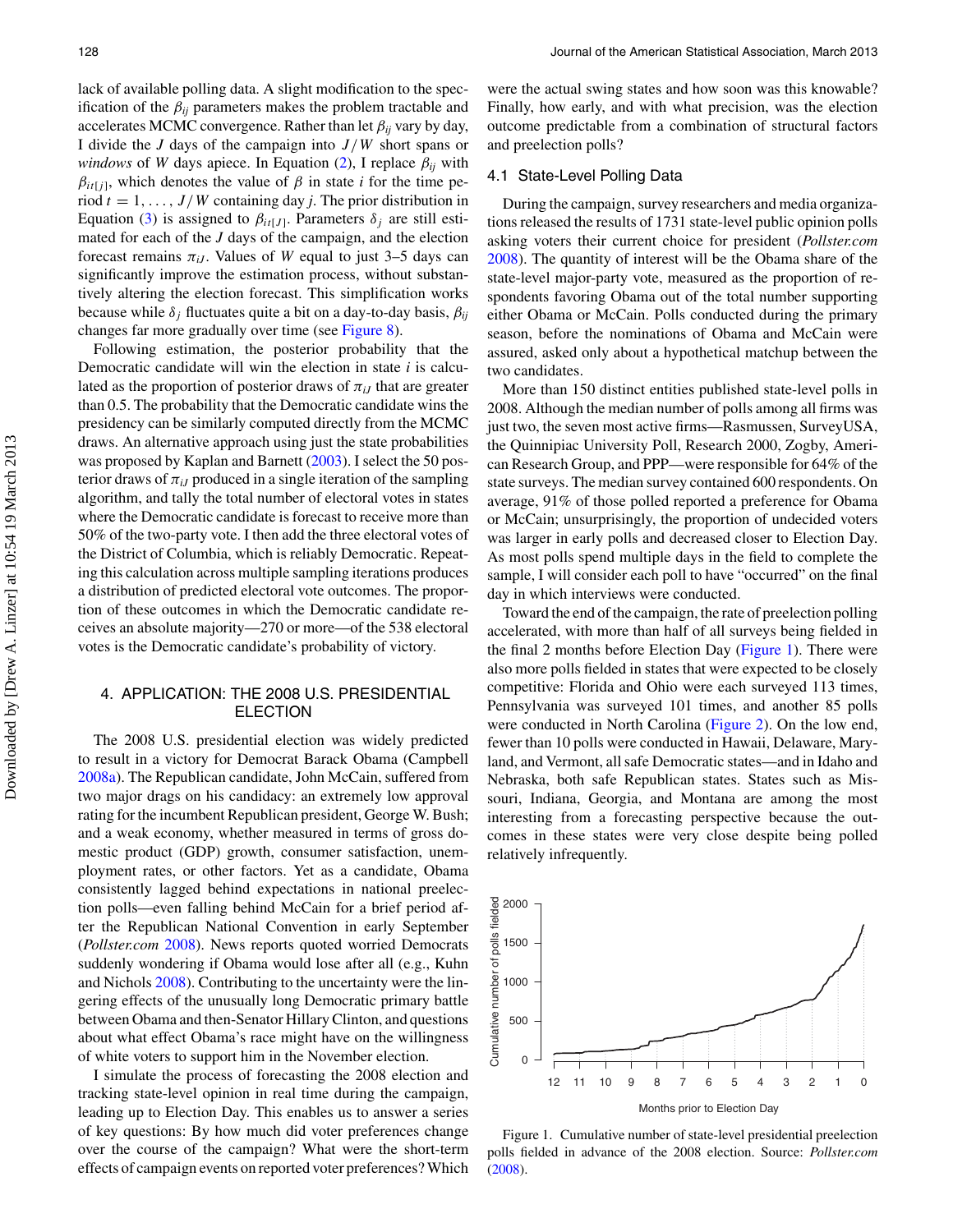<span id="page-5-0"></span>

Figure 2. More polls were fielded in states that were expected to be competitive, as indicated by the closeness of Obama's eventual vote share to 50%.

# 4.2 The Historical Forecast

<span id="page-5-1"></span>Forecasting presidential elections using a structural model imposes a trade-off between earliness and accuracy. I produce both an inaccurate *early* forecast and an accurate *late* forecast based on the Abramowitz [\(2008\)](#page-9-4) *Time-for-Change* model. The late forecast, available about 10 weeks prior to Election Day, predicts the national-level vote share for the incumbent party candidate from three variables: the annualized growth rate of second quarter GDP, the June approval rating of the incumbent president, and a dummy for whether the incumbent party has been in office for two or more terms. For the earlier forecast, available up to 6 months in advance, I use a variation of the model fitted to changes in first quarter GDP, and the March presidential approval rating. I initially base structural forecasts on the early model, and then switch to the late model as soon as it would have become available. From 15 previous presidential elections, the early forecast predicted Obama to receive 56.8% of the major-party vote in 2008. The more proximate late forecast predicted that Obama would receive 54.3%. Both forecasts overestimated Obama's actual vote share of 53.7%.

To translate national forecasts to the state level, I exploit a 20-year pattern in presidential election outcomes. Since 1980, state-level Democratic vote shares have tended to rise and fall in national waves, by similar amounts across states. In 2004, Democrat John Kerry received 48.8% of the two-party presidential vote. Assuming that the same trend would continue in 2008 (as it did), the Time-for-Change model predicts an average state-level gain by Obama of 8% early and 5.5% late.

<span id="page-5-3"></span>I calculate  $h_i$  by first adding to Kerry's 2004 state-level vote shares either 5.5% or 8% depending upon the timing of the forecast. I then adjust the forecast by a further 6% in candidates' home states, adding in for Hawaii (Obama) and Texas (Bush in 2004), and subtracting away for Arizona (McCain) and Massachusetts (Kerry in 2004). This correction was estimated from past elections by Holbrook [\(1991\)](#page-10-52) and Campbell [\(1992\)](#page-9-8), and also employed by Lock and Gelman [\(2010\)](#page-10-49). Compared with the actual result, the early Time-for-Change forecast had a state-level mean absolute deviation (MAD) of 3.4%, and the late forecast had a MAD of 2.6%. I set  $\tau_i = 10$  for the early forecast, and a more confident  $\tau_i = 20$  for the late forecast.

To test the sensitivity of the forecasts to the choice of  $h_i$ , I examine an alternative model based on the idea of a Democratic *normal vote*. For this, I set  $h_i$  equal to the mean Democratic vote share in each state over the previous four presidential elections: 1992 and 1996, which were won by Democrats, and 2000 and 2004, which were won by Republicans. In 2008, this would have systematically underpredicted Obama's vote share by 1.8%, on average, with a MAD of 4.2%. I hold  $\tau_i = 10$ .

#### 4.3 Updating Forecasts Using Preelection Polls

I consider all state-level polls fielded within the final 6 months of the campaign. The first set of election forecasts is produced with 4 months remaining, in July 2008. I then move forward through Election Day, 2 weeks at a time. At each step, I update the election forecasts and estimates of current opinion using all newly available polls. In total, I fit the model nine times: with 16, 14,  $12, \ldots, 2$  weeks left in the campaign, and again on Election Day. Parameter estimates are based on three sequences of 200,000 MCMC iterations, discarding the first half as burnin and thinning to keep every 300th draw. I specify a 3-day window ( $W = 3$ ) for parameters  $\beta_{it}[i]$ . MCMC convergence is assessed by values of the Gelman–Rubin statistic  $R \approx 1$ , and visual confirmation that the three sequences are completely mixed (Gelman and Rubin [1992;](#page-10-59) Brooks and Gelman [1998\)](#page-9-10).

<span id="page-5-4"></span><span id="page-5-2"></span>Three snapshots of estimates of  $\hat{\pi}_{ij}$  in the competitive states of Florida and Indiana demonstrate the real-time performance of the model [\(Figure 3\)](#page-6-0). Although a large number of polls were conducted in Florida, Indiana was surveyed only six times between May and August. The early trend estimate in Indiana therefore draws heavily from patterns of public opinion in the other 49 states, illustrating the power of the model to detect subtle campaign effects. The downtick in support for Obama between the 2- and the 3-month mark, for example, coincides with the selection by John McCain of Sarah Palin as his Vice Presidential nominee, and the ensuing Republican National Convention. It is evident that  $\hat{\pi}_{ij}$  identifies the central tendency in the polls.

With 2 months remaining in the campaign, polls in Florida indicated that support for Obama was below both the Time-for-Change forecast and the Obama's actual (eventual) vote share. In Indiana, Obama was slightly ahead of the historical forecast, but this was atypical: in most states, as in Florida, fewer voters than expected were reporting a preference for Obama. As a result, estimates of  $\hat{\delta}_j < 0$ ; so after the final day of polling,  $\hat{\pi}_{ij}$  trended upward to Election Day. In Florida,  $\hat{\pi}_{ij}$  moved closer to both the structural forecast and the actual outcome. In Indiana,  $\hat{\pi}_{ij}$ moved away from the structural forecast, but again toward the actual outcome—thus correcting the substantial −5.5% error in the original Time-for-Change forecast.

<span id="page-5-6"></span><span id="page-5-5"></span>One month before the election, support for Obama increased nationwide, but the model forecasts remained stable. The 90% highest posterior density (HPD) interval for the Florida forecast fell from  $\pm 3.5\%$  to  $\pm 2.6\%$ , and for the Indiana forecast from  $\pm 3.6\%$  to  $\pm 2.8\%$ . Finally, on Election Day, the model predicted with 90% probability that Obama would win between 50.1% and 51.9% of the major-party vote in Florida, and between 48.4% and 50.5% in Indiana. The actual outcome was 51.4% in Florida and 50.5% in Indiana.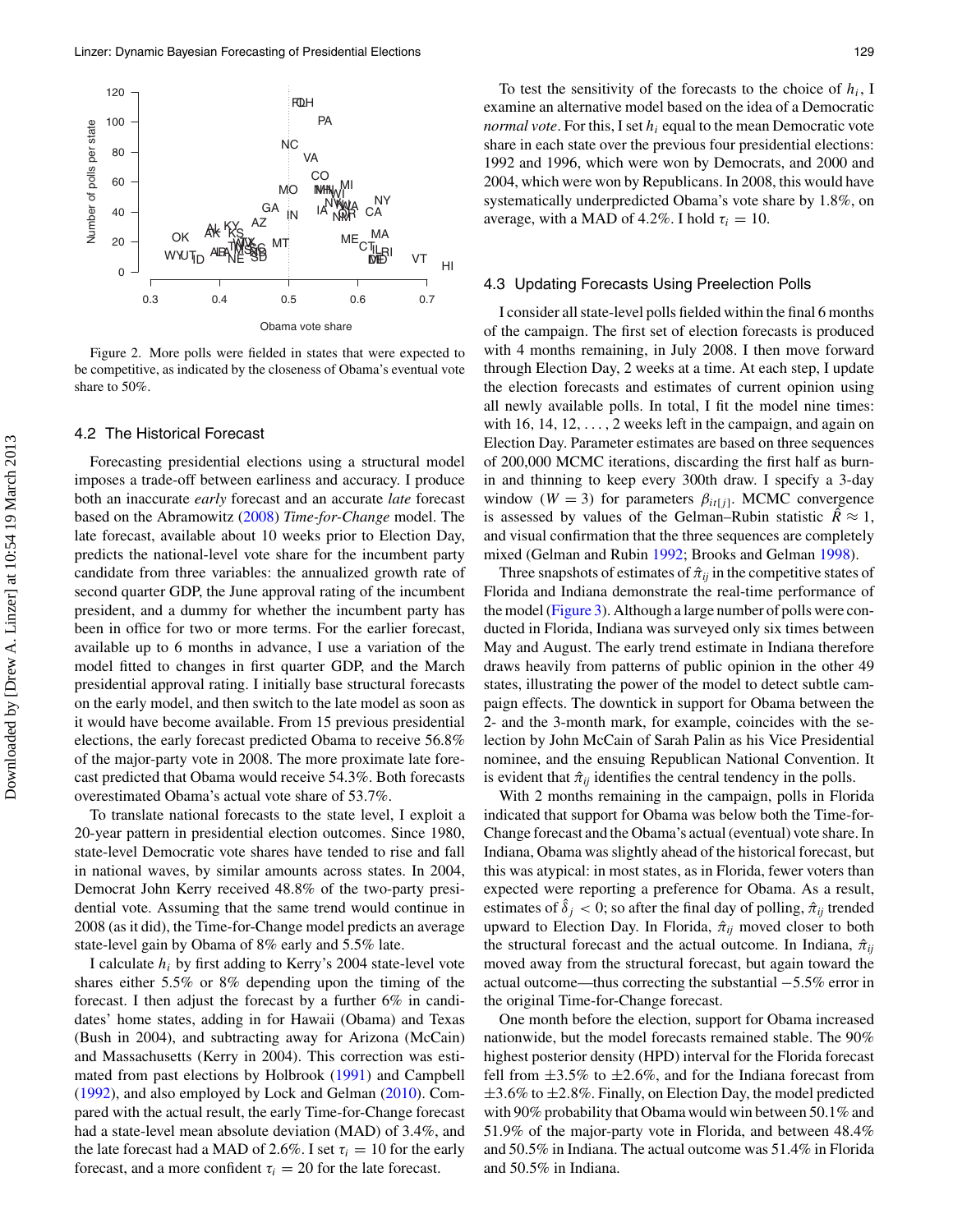<span id="page-6-0"></span>

Figure 3. Forecasting the 2008 presidential election in real time. Results are shown for Florida and Indiana. The vertical axis is the percentage supporting Obama; points denote observed poll results. Horizontal lines indicate the late Time-for-Change forecast (dashed) and the actual election outcome (solid). The jagged gray line is the state-level daily estimate of voter preference for Obama,  $\hat{\pi}_{ii}$ . After the final day of polling, these trends project ahead to the Election Day forecast,  $\hat{\pi}_{iJ}$ , plotted as ■. Shaded areas, and the vertical bar on Election Day, denote 90% posterior credible intervals.

In the complete set of simulations, incorporating polling data into the prior structural forecasts steadily reduces the MAD between the state-level election forecasts and the actual outcomes [\(Figure 4\)](#page-6-1). The largest improvements occur in the final 6 weeks of the campaign, when the polls become most informative about the election outcome (e.g., Campbell [1996\)](#page-9-5). Yet even polls conducted 4 months before the election reduce the MAD of the (early) Time-for-Change forecast by 0.3%, and the MAD of the normal vote forecast by 1%. The state-level election forecasts converge in a stable manner toward the election outcomes and are not oversensitive to short-term changes in current opinion. By Election Day, both sets of forecasts indicate a MAD of 1.4%, with more than half of states (27) predicted within 1% of the

<span id="page-6-1"></span>

Figure 4. Sequential reduction in MAD of state-level election forecasts by incorporating trial-heat polls. Dotted lines indicate MAD of baseline structural predictions. Points show forecast MAD, updating from the Time-for-Change and normal vote models. With 10 weeks remaining, estimates based on the Time-for-Change model switch from the early to the late forecast.

actual result. The largest forecast errors arose in infrequently polled safe states.

<span id="page-6-2"></span>Accurate forecasting of vote shares aids in predicting the winner of each state. This is most important in competitive swing states, where the difference of a few percentage points could decide the election. The baseline structural forecast using the Time-for-Change model mispredicted seven states early and four late: Arkansas, Indiana, Missouri, and North Carolina. The normal vote forecast mispredicted nine states. By comparison, the only state incorrectly predicted by the model using trial-heat polls through Election Day was Indiana [\(Figure 5\)](#page-7-0). Even so, Obama's vote share in Indiana was in the 90% HPD interval of  $\hat{\pi}_{iJ}$ , as noted.

Estimates of uncertainty in  $\hat{\pi}_{iJ}$  enable early identification of states in which the election is likely to be close. I consider a state to be a *swing state* when the posterior probability of a Democratic victory is between 10% and 90%. The number of swing states declined during the campaign, as more information from polls became available [\(Figure 5\)](#page-7-0). Large states that proved pivotal to Obama's victory—including Florida, Ohio, and Virginia—were already nearly certain to be won by Obama with a month or more remaining. The battleground states of Missouri, Montana, North Carolina, and Indiana were likewise identifiable far in advance of the election. The surprising competitiveness of states such as Arkansas, West Virginia, North Dakota, and Nevada through the final 2 weeks of the campaign was attributable to a combination of limited polling and latebreaking voter preferences in these states.

Aggregating the state-level forecasts, Obama's predicted electoral vote tally was consistently above the 270 needed to win the presidency [\(Figure 6\)](#page-8-1). With 2 months remaining in the campaign, forecasts based on updating the Time-for-Change model predicted the final outcome to within six electoral votes,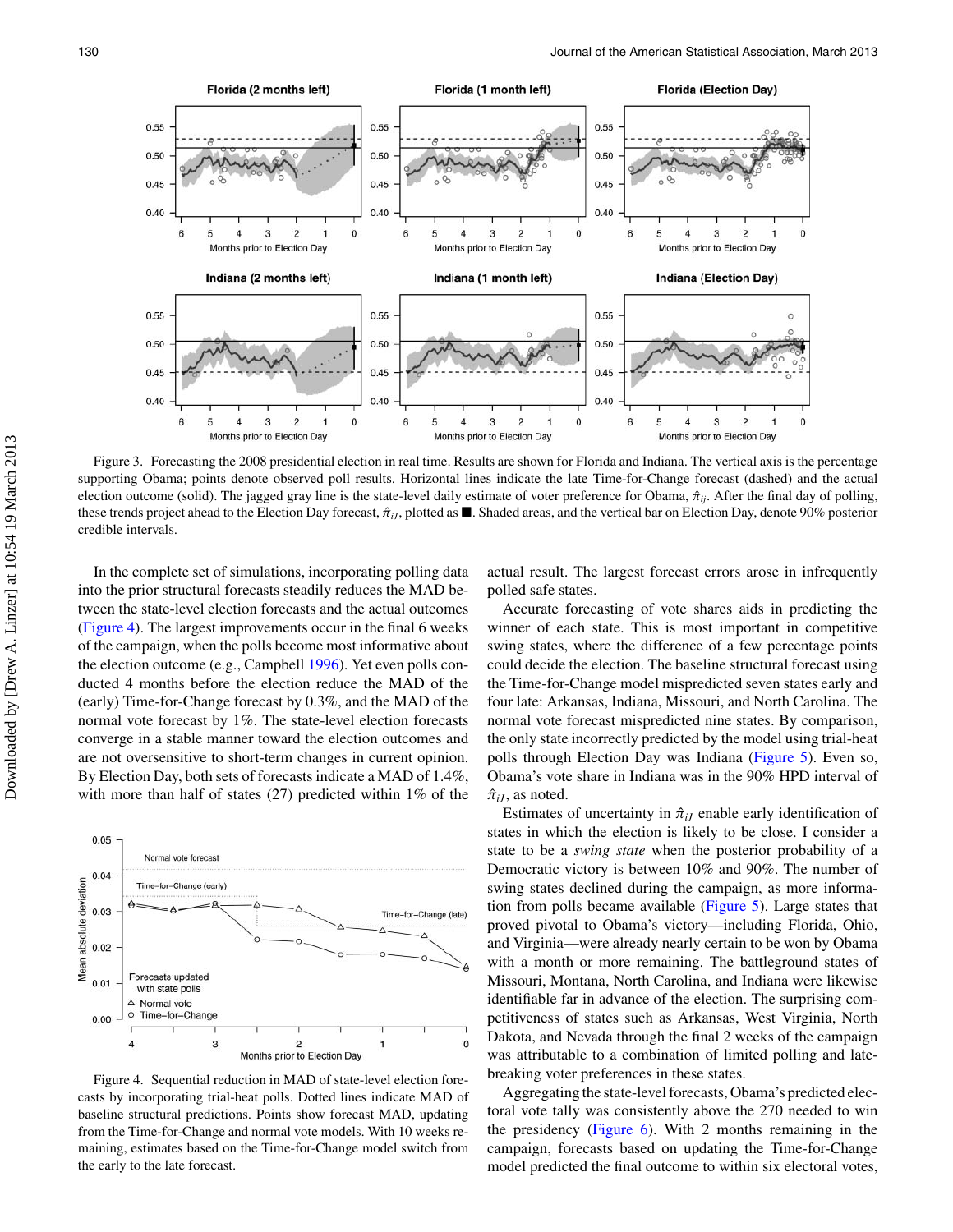<span id="page-7-0"></span>

#### **State forecasts**



 $^{\rm 8}$ Weeks before Election Day

R

 $\mathsf{R}$  $\mathsf{R}$ 

 $\sf 6$  $\overline{4}$  $\overline{2}$   $\mathsf{R}$ 

 $\overline{0}$ 

R

 $\overline{R}$ 

10

Wyoming

R R R

 $\overline{16}$  $14$  $\overline{12}$ 

Figure 5. Swing states and forecast accuracy. Left: forecasts by updating the Time-for-Change model with preelection polls; *D* indicates the model forecasted a Democratic victory, while *R* indicates the model forecasted a Republican victory. Swing states are denoted as squares. A gray X indicates that the estimated  $\hat{\pi}_{i}$  mispredicted the state winner. States are sorted by Obama's final vote share; Obama won North Carolina (50.2%) of the major-party vote), but lost Missouri (49.9%). Right: total number of swing states and mispredicted state winners during the campaign.

corresponding to a near certain victory for Obama. On Election Day, the model projected a range of 338–387 Obama electoral votes, with 95% probability. Obama actually won 365 electoral votes, which (in a historical anomaly) included the single electoral vote of Nebraska's Second Congressional District. Forecasts based on updating the normal vote model gave Obama an 87% chance of winning, with 2 months remaining, and over 99% on Election Day, with between 311 and 378 electoral votes.

Combining a well-motivated structural forecast with information from large numbers of preelection polls thus generates early and accurate predictions of the presidential election out-

come. Updating continually during the campaign also improves the precision of the forecasts. For comparison, the range of Obama electoral votes predicted by Lock and Gelman [\(2010\)](#page-10-49), who updated a prior structural forecast made close to Election Day using only one set of state-level preelection polls conducted 9 months before the election, was between 250 and 450. In their simulations, Obama had a 99.9% chance of victory, but this high level of certainty was only achievable because Obama won by a relatively large margin in 2008. In a closer election, much greater precision would be required to predict the winner with confidence.

<span id="page-7-1"></span>Months prior to Election Day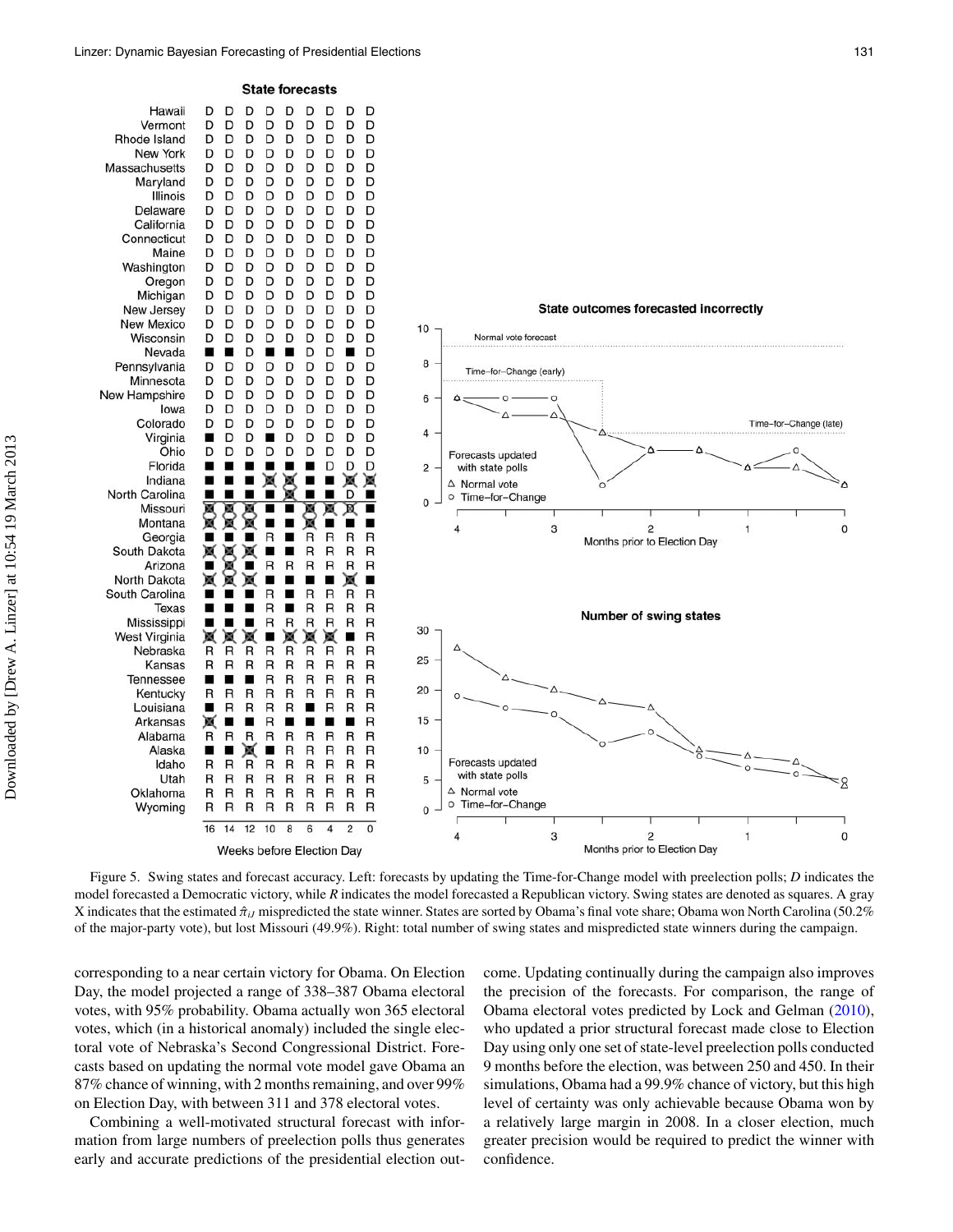<span id="page-8-1"></span>

Figure 6. Distributions of forecasted Obama electoral votes. Vertical bars span 95% of simulated electoral vote forecasts; points denote the median. A majority is 270.

### <span id="page-8-0"></span>4.4 Prior Sensitivity Analysis

The choice of  $\tau_i$  (Equation [\(3\)](#page-3-0)) indicates the analyst's prior certainty in the structural model forecasts  $h_i$ , before information from state-level polls is considered. Although the  $\tau_i$  are meant to specify an informative prior, their selection is not arbitrary. If  $\tau_i$  is very high, the vote forecasts  $\hat{\pi}_{iJ}$  will not update from trial-heat polls until just before Election Day. Large values of  $\tau_i$  will also reduce the posterior uncertainty in  $\hat{\pi}_{iJ}$ , which can lead to errors in both the identification of swing states and the estimation of the probability of winning each state and the presidency. Depending on  $\tau_i$ , the posterior HPD intervals for  $\hat{\pi}_{i,j}$ should be wide enough to include the actual election outcomes in the expected proportion of states.

I calculate the coverage rate of the nominal 90% Bayesian posterior credible intervals for  $\hat{\pi}_{i,j}$ , at various values of  $\tau_i$ [\(Figure 7\)](#page-8-2). Updating from the Time-for-Change model, setting  $\tau_i = 10$  early, and  $\tau_i = 20$  late, produces 90% credible intervals for  $\hat{\pi}_{i}$  that include the election outcomes in between 80% and 90% of states through the final 2 weeks of the campaign. This coverage is achieved despite the overconfidence expected in estimates of  $\hat{\pi}_{i}$  due to house effects and other sources of nonsampling error. Coverage is somewhat worse under the normal vote model. Values of  $\tau_i > 20$  generate credible intervals that are misleadingly narrow.

As Election Day nears, the proportion of states in which the election outcome is forecasted within the posterior 90% HPD interval of  $\hat{\pi}_{iJ}$  falls below 80%. However, this is primarily a function of limitations and anomalies in the underlying survey data, rather than the choice of  $\tau_i$ . Forecast intervals for  $\hat{\pi}_{i,j}$ are least accurate in states with limited numbers of polls, which prevents averaging to reduce error. Because states that are polled infrequently also tend to be uncompetitive, there is very little practical consequence to the narrower than the expected forecast intervals in these states. Indeed, in the earlier simulation, only one forecast error occurred in a state not considered a swing state at the time: Missouri, with 2 weeks remaining [\(Figure 5\)](#page-7-0).

#### 4.5 Trends in Voter Preferences During the Campaign

Looking back from Election Day, past estimates of  $\hat{\pi}_{ij}$ ,  $\hat{\beta}_{it[j]}$ , and  $\hat{\delta}_j$  reveal how voter preferences evolved during the campaign. In 2008, the opinions that voters held about the presidential candidates changed very gradually over time, compared with the large fluctuations in the polls. The state with the most consistent attitudes was Wyoming, where  $\hat{\pi}_{ij}$  varied within a range of just 4.6% over the final 6 months of the campaign. Preferences in Alaska were the most variable; there,  $\hat{\pi}_{ij}$  ranged 10% from its lowest to its highest point. Among all states' daily changes in  $\hat{\pi}_{ij}$ , 98% were by less than 0.5%. In a typical state, the variance in the poll results was three to five times greater than the variance in  $\hat{\pi}_{ij}$ . This suggests that the combined error in preelection polls due to sampling variability and house effects may be even greater than what was estimated by Erikson and Wlezien [\(1999\)](#page-10-15) and Wlezien and Erikson [\(2002\)](#page-10-16).

<span id="page-8-4"></span><span id="page-8-3"></span>Most of the temporal variation in state-level opinion was due to national-level campaign effects [\(Figure 8\)](#page-9-9). Estimates of  $\hat{\delta}_j < 0$  reflect the fact that Obama ran behind his eventual election performance in most states for most of the campaign. Once the common effects of  $\hat{\delta}_j$  are filtered away, the unique state effects  $\hat{\beta}_{it[j]}$  demonstrate relative stability. While trends in  $\hat{\beta}_{it[j]}$ do occur, they tend to happen in one sustained direction. The national-level effects evened out approximately 4 weeks before the election. At that point, voter preferences within individual states began to move toward the final outcome in divergent, state-specific directions.

<span id="page-8-2"></span>

Figure 7. Coverage of nominal 90% posterior credible intervals around  $\hat{\pi}_{iJ}$  for choices of prior precision τ<sub>i</sub>. Solid lines correspond to the τ<sub>i</sub> used in the above simulation.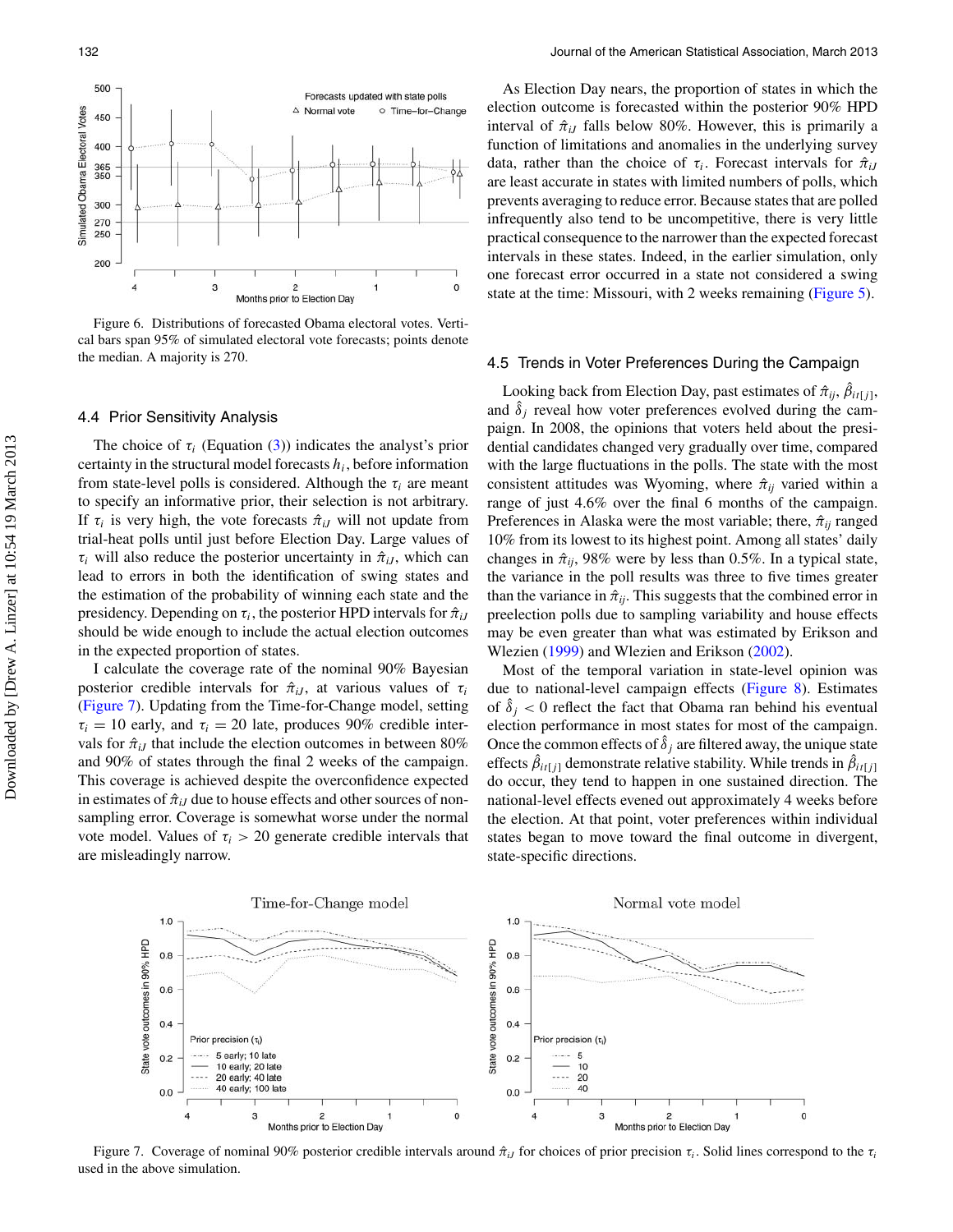<span id="page-9-9"></span>

Figure 8. After the election: past state-level trends in  $\hat{\beta}_{i}[j]}$  (gray), and the common trend in  $\hat{\delta}_j$  (black), during the campaign. Some of the most significant short-term changes in  $\hat{\delta}_j$  coincide with major campaign events. Estimates of  $\hat{\delta}_j$  and  $\hat{\beta}_{i}$  exhibit the same historical trends whether the structural forecast is based on the Time-for-Change model (shown) or the normal vote model. The online version of this figure is in color.

#### 5. DISCUSSION

The trend toward increased preelection polling—especially at the state level—appears likely to continue in the 2012 presidential campaign, and beyond. Public opinion polls have become integral to political reporting, and interest in following the "state of the race" only seems to grow each year. For analysts, the availability of these survey data creates new opportunities for statistical models that can apply theories of mass opinion formation and voter behavior to produce better estimates of voter preferences during the campaign, and forecasts of the outcome on Election Day.

This article has presented a dynamic Bayesian statistical procedure for processing and interpreting the results of state-level preelection opinion polls in real time. Applied to the 2008 presidential election, the model generated a nearly perfect prediction of which states would be won by Barack Obama and John McCain, and by how much, and estimated with certainty that Obama would win the presidency. The model also produced daily estimates of state-level opinion during the campaign and reliably predicted which states would be most competitive on Election Day.

The results of my analysis highlight a number of lessons about presidential campaigns and elections. First, presidential election forecasts can, and should, be made at the state level. State-level outcomes can be predicted accurately and reliably by combining readily available historical and public opinion data. Furthermore, these forecasts need not be overly sensitive to short-term fluctuations in voter preferences during the campaign. Most of the variation in preelection polls is due to sampling variability. But even after averaging this away, much of the remaining day-to-day variation in state-level opinion is attributable to national-level campaign effects. By smoothing and filtering the trial-heat polling data, it is possible to produce election forecasts that converge toward the outcome in a gradual and stable manner. During the campaign, any report suggesting that voter preferences have changed by more than a few tenths of a percent on a daily basis should be treated with suspicion.

There nevertheless remain inherent limitations to what can be learned from state-level public opinion data—no matter how many surveys are released in an election cycle. With current numbers of polls, it is relatively easy to forecast the outcomes of state-level presidential elections on the eve of the election, as I have shown. The challenge remains to produce accurate forecasts many months in advance. My solution seeks to combine the best features of structural forecasts and preelection polls, downweighting the historical forecasts over time in favor of the information contained in more recent survey data. But even so, the biggest forecasting improvements only occur 1 or 2 months in advance of the election. This is not because there is not *enough* polling data, but because the polling data themselves are noisy and, far before Election Day, subject to inaccuracies. Future research into presidential campaign dynamics may yet discover new ways to extract meaning from those early polls.

*[Received May 2011. Revised May 2012.]*

#### <span id="page-9-7"></span><span id="page-9-6"></span><span id="page-9-3"></span><span id="page-9-1"></span>**REFERENCES**

- Abramowitz, A. I. (2008), "Forecasting the 2008 Presidential Election With the Time-for-Change Model," *PS: Political Science & Politics*, 41, 691–695. [\[124](#page-0-0)[,129\]](#page-5-1)
- <span id="page-9-4"></span>Arceneaux, K. (2006), "Do Campaigns Help Voters Learn? A Cross-National Analysis," *British Journal of Political Science*, 36, 159–173. [\[126\]](#page-2-0)
- Bartels, L. M., and Zaller, J. (2001), "Presidential Vote Models: A Recount," *Political Science & Politics*, 34, 9–20. [\[124\]](#page-0-1)
- Becker, B. (2008, October 28), "Competing Web Sites Track Election Polls," *The New York Times* [online]. Available at *http://www.nytimes. co[m/2008/10/28/world/americas/28iht-polls.1.17304703](http://www.nytimes.com/2008/10/28/world/americas/28iht-polls.1.17304703.html?pagewanted=all).html?pagewanted= all*. [\[124\]](#page-0-2)
- <span id="page-9-0"></span>Biemer, P. P. (2010), "Overview of Design Issues: Total Survey Error" in *Handbook of Survey Research* (2nd ed.), eds. P. V. Marsden and J. D. Wright, Bingley, England: Emerald Group Publishing, pp. 27–57. [\[126\]](#page-2-1)
- Broh, C. A. (1980), "Horse-Race Journalism: Reporting the Polls in the 1976 Presidential Election," *Public Opinion Quarterly*, 44, 514–529. [\[124\]](#page-0-3)
- Brooks, S. P., and Gelman, A. (1998), "General Methods for Monitoring Convergence of Iterative Simulations," *Journal of Computational and Graphical Statistics*, 7, 434–455. [\[129\]](#page-5-2)
- <span id="page-9-10"></span>Brown, L. B., and Chappell, H. W., Jr. (1999), "Forecasting Presidential Elections Using History and Polls," *International Journal of Forecasting*, 15, 127–135. [\[124,](#page-0-4)[126\]](#page-2-2)
- Campbell, J. E. (1992), "Forecasting the Presidential Vote in the States," *American Journal of Political Science*, 36, 386–407. [\[126,](#page-2-3)[129\]](#page-5-3)
- <span id="page-9-8"></span><span id="page-9-5"></span><span id="page-9-2"></span>——— (1996), "Polls and Votes: The Trial-Heat Presidential Election Forecasting Model, Certainty, and Political Campaigns," *American Politics Research*, 24, 408–433. [\[125,](#page-1-0)[130\]](#page-6-2)